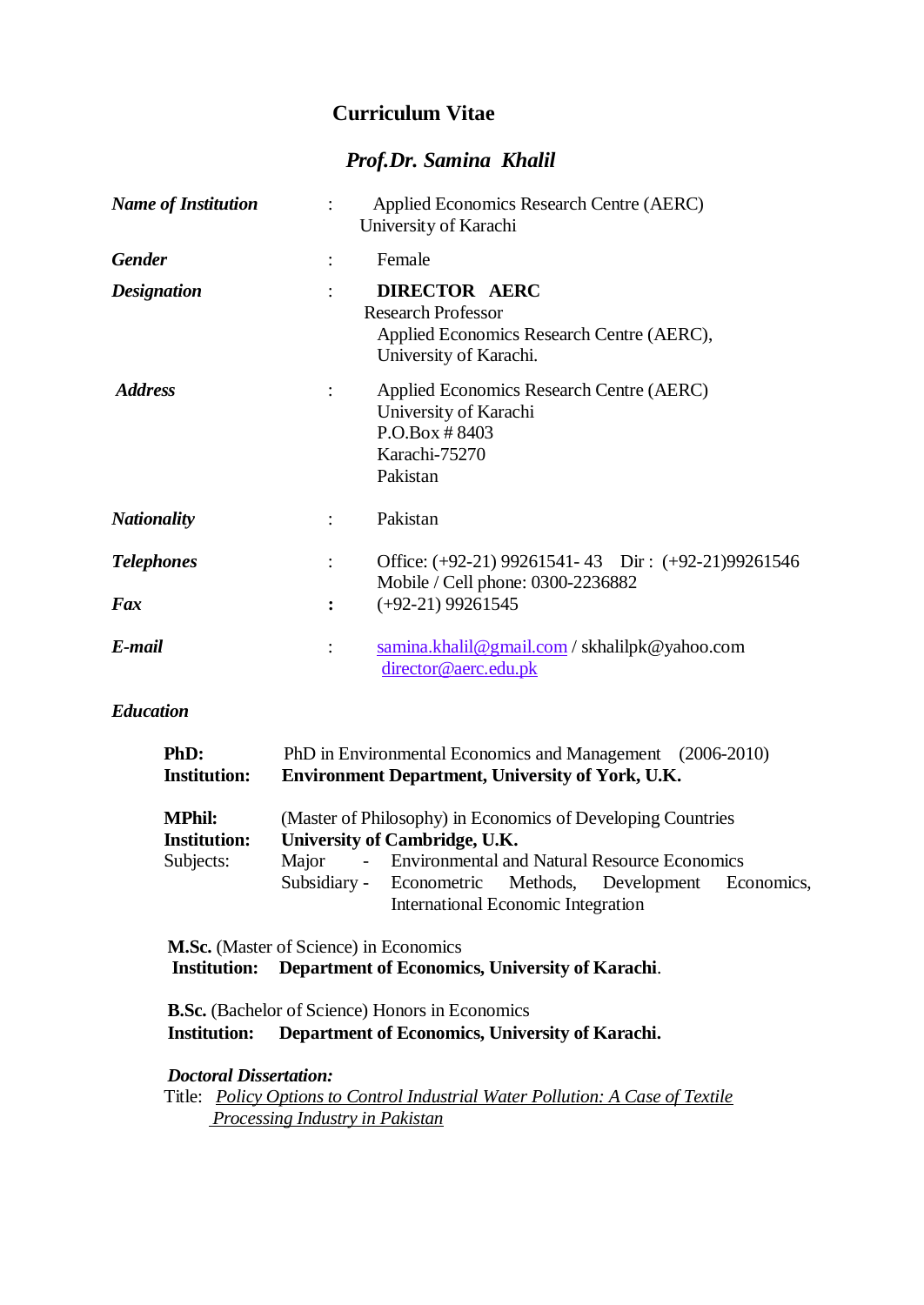*Certificate Course* **i**n Beahrs Environmental Leadership Program 2002 of UC Berkeley **Institution: Center for Sustainable Resource Development, University of California, Berkeley, USA.**

*Certificate Course (PhD level)* in Environmental Policy Instruments and Designing for Environmental Protection and Natural Resource Management **Institution: Environmental Economics Unit, University of Gothenburg, Sweden**.

*Certificate Training Course* in Environmental Education Focused on Fresh Water

Environment ~ for Tertiary level Instructors under the auspices of *JICA (Japan International Cooperation Agency) of Government of Japan*

- **Institution: OSIC (Osaka International Center), ILEC (International Lake Environment Commission), UNEP office and Shiga University in Shiga Prefecture in Japan.**
- *Certificate Training Course* in Economics of Biodiversity and Ecosystem Services: Building Biodiversity and Ecosystem Services in to National Policy.
- **Institution: United Nations Environment Program (UNEP) and Kings College, University of Cambridge.**

*Certificate Training Course* in Managing risk in the face of Climate Change.

**Institution: Center for Development Innovation, Netherlands and Asian Development Preparedness Center, Bangkok, Thailand.**

## *Academic Distinction*

First division and A-Grade in Matriculation examinations (Equivalent to O-Level) Distinction in Physics, Mathematics and Chemistry **Institution:** St. Lawrence's Girls School

First division and A-Grade in H.S.C. examinations (Higher Secondary Certificate) equivalent to A-Level Distinction in Physics and Mathematics **Institution:** St. Lawrence's Girls College

First division in B.Sc. (Hons) **Institution:** Department of Economics, University of Karachi

First division in M.Sc **Institution:** Department of Economics, University of Karachi

## *Summary*

I work as a Development Economist (by training) with PhD (Doctor of Philosophy) in *Environmental Economics and Management* from the University of York, UK & M.Phil (Master of Philosophy) in *Economics of Developing Countries***,** from the Cambridge University, UK. I have done various courses (Ph.D. level) and got trained through training programs in Environmental Economics and Natural Resource Management from the University of Berkeley, USA, University of Gutenberg, Sweden and Shiga University, Japan. I am a winner of various scholarships / fellowships like Commonwealth Scholarship, Ford Foundation scholarship, SIDA (Swedish International Development Agency) scholarship, JICA (Japan International Cooperation Agency, Government of Japan) scholarship and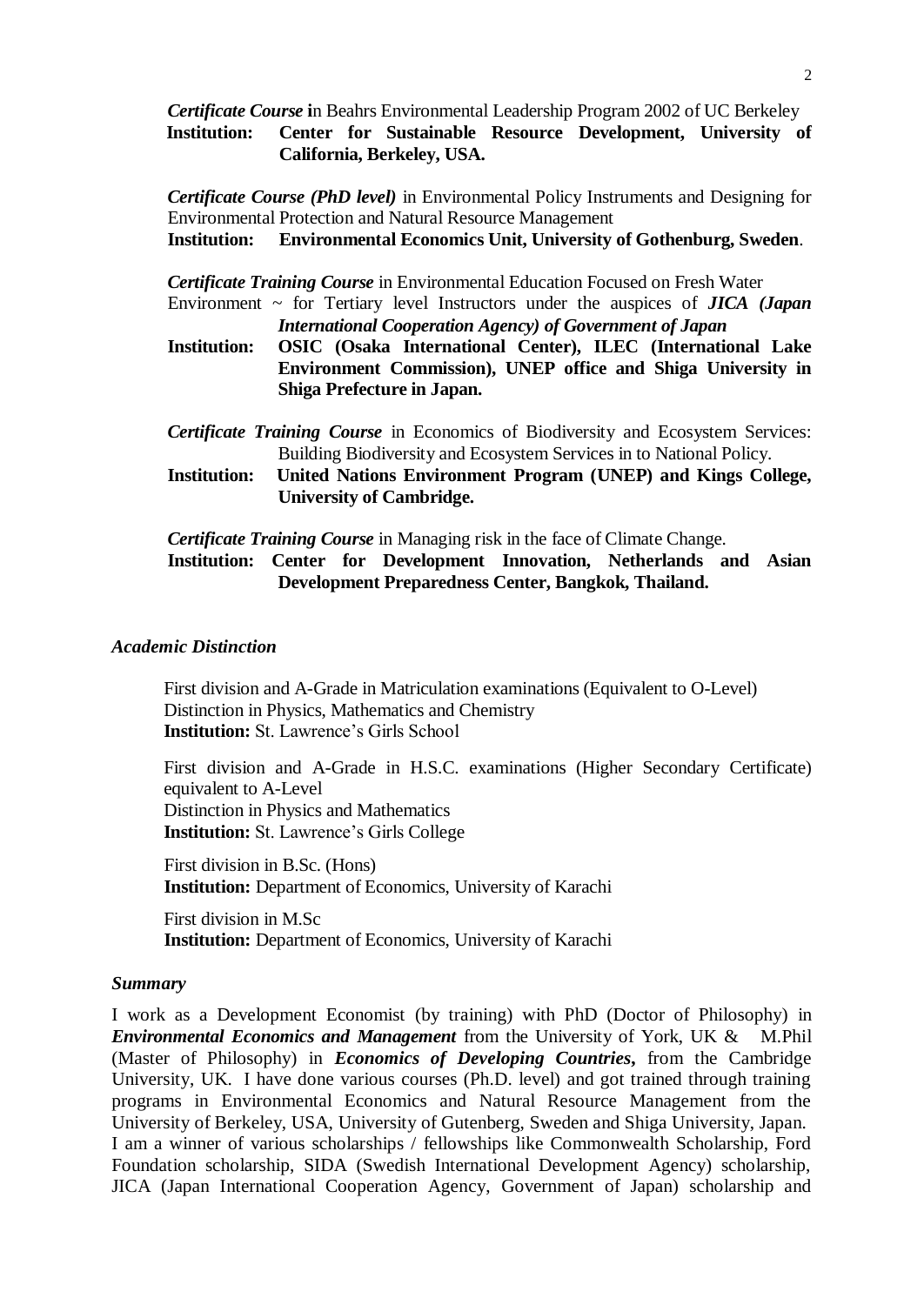fellowships from the Government of France, Higher Education Commission of Pakistan and East West Centre, Washington D.C. USA, for research work in the areas of Environmental Economics and Natural Resource Management Policy and Sustainable Development.

I have rich experience of teaching and research at the AERC, University of Karachi. I teach core courses like Microeconomics I and II, Development Economics and Environmental Economics to M.Phil (coursework) students. I also give lectures on special topics related to issues in Pakistan's Economy and a number of students are working on MPhil dissertations under my supervision. I have undertaken number of research studies in the capacity of Project Leader and Co-Project Leader, in collaboration with international agencies like World Bank, ADB, UNFPA, WWF, etc. I remained Incharge, Graduate Studies Programs of the AERC during 2005-06. Currently I am a member of Editorial Committee and Graduate Studies Committee of the AERC. I am a visiting faculty member of NIM (National Institute of Management) Karachi, Institute of Environmental Studies, University of Karachi and Department of Biotechnology, University of Karachi. I have worked as consultant to number of International Agencies like World Bank, IUCN, ADB, WWF etc. and have undertaken various research and policy oriented studies related to issues in Economic Development, Environmental & Natural Resource Management and Sustainable Development.

I am also trained in computer packages and handle IT related work efficiently. I hold membership of various academic and non-academic organizations like Rotary Club of Karachi Cosmopolitan, American Association of University Women (International), SANDEE (South Asian Network of Development and Environmental Economics), ISEE (International Society for Ecological Economics), USA, INSEE (Indian Society for Ecological Economics), Delhi, India, and PSDE (Pakistan Society of Development Economists), Islamabad. I am widely traveled and have been to many countries in Europe, Asia,Africa, LatinAmerica and USA to attend academic conferences/seminars/workshops. There are number of publications on my record in refereed journal and articles in weekly magazines.

## *Awards and Fellowships*

- Winner of Commonwealth Scholarship (Association of Commonwealth Universities) to study for MPhil at the *Cambridge University (UK).*1994
- Full Scholarship awarded by the SIDA (Swedish International Development Agency) to study PhD course on Environmental Economics and Policy Instruments and Designing at the *University of Goteborg, Sweden* in 2001.
- Full Scholarship awarded by the Ford Foundation USA, to study short course in Beahrs Environmental Leadership Program at the *University of California, Berkeley, USA* in 2002.
- Full scholarship awarded by the *JICA (Japan International Cooperation Agency) of Government of Japan* for Certificate Training Course in Environmental Education focused on Fresh Water in August 2004.
- Full Scholarship awarded by the *Embassy of France in Pakistan and Higher Education Commission of Pakistan* to visit and gain valuable experience by meeting and discussing my research topic titled *Environmental Policy Instruments Designing for Efficient Management of Environment and Natural Resources for developing*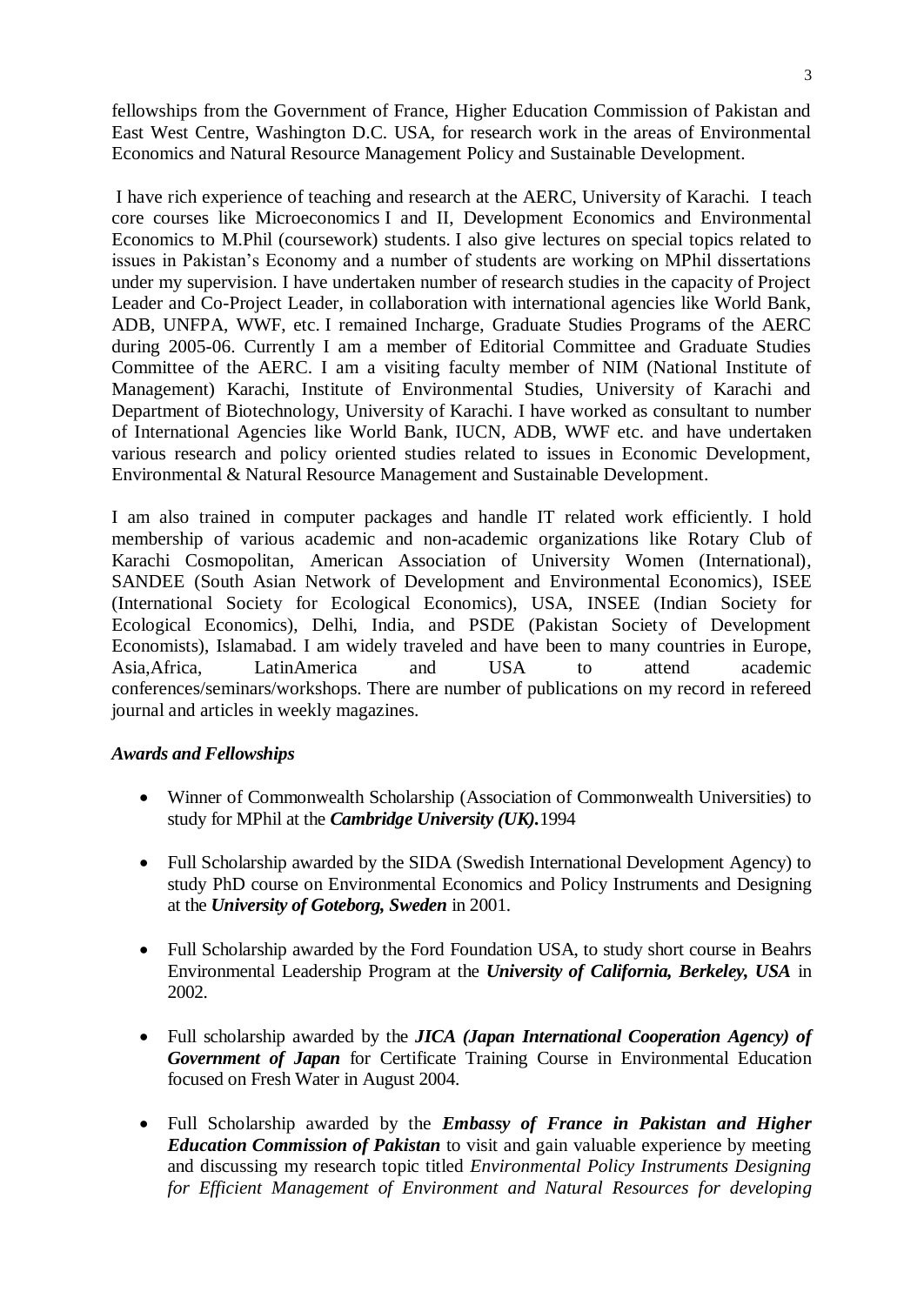*countries including Pakistan,* with the Environmental specialists and academics at the **Maison de Science de L'Homme, Paris, France** in November 2004**.**

- Full Scholarship awarded by the *Higher Education Commission, Islamabad, Government of Pakistan, under the International Linkage Program for Social Sciences and Humanities* to visit *Institute of Economic Growth, University of Delhi India and Center for Interdisciplinary Studies in Environment and Development, Bangalore, India,* for curriculum development of Environmental Economics August –September 2005.
- Full Scholarship awarded by the *Higher Education Commission, Islamabad, Government of Pakistan,* to participate in **HPAIR (Harvard Project for Asian and International Relations)** international academic conference in Beijing, China and present a paper on the topic of **Environmental Issues in Pakistan** during August 21  $-24, 2007.$
- Full Scholarship awarded by the *Applied Economics Research Centre, University of Karachi* to study for PhD degree (Oct 2006 – Sept 2009)
- Full Fellowship awarded to undertake research work for 2011 **South Asian Fellowship Program** at the **East-West Centre in Washington, USA.**
- Full Fellowship awarded by the **United Nations Environment Program (UNEP)** for the *Certificate Training Course* **/ Workshop** in Economics of Biodiversity and Ecosystem Services: Building Biodiversity and Ecosystem Services in to National Policy by the **at the Kings College, University of Cambridge,** (Sept 2014).
- Full scholarship awarded and selected by the **Center for Development Innovation, Netherlands, and Asian Disaster Preparedness Center (ADPC) for an advanced course on 'Managing Risks in the face of Climate Change'** (March 23 to April 05, 2015).

## *Employment Record*

**Applied Economics Research Centre (AERC), University of Karachi, 1989 to date.**

| $\bullet$ | <b>DIRECTOR AERC</b>                                               | July 2016 to date                                       |
|-----------|--------------------------------------------------------------------|---------------------------------------------------------|
| $\bullet$ | <b>INCHARGE AERC</b>                                               | August 2015 to June 2016                                |
| $\bullet$ | <b>Research Professor BPS-21</b>                                   | February 2016 to date                                   |
| $\bullet$ | Senior Research Economist/Associate Prof July 2001 to January 2016 |                                                         |
| $\bullet$ | Research Economist/Assistant Professor                             | June 1997 to June 2001                                  |
|           |                                                                    | $\mathbf{I}$ $\mathbf{100}$ $\mathbf{I}$ $\mathbf{100}$ |

Staff Economist/Lecturer January 1996 to June 1997

Responsibilities include undertaking contract and core research projects particularly in Development and Sustainable Development Economics, Environmental and Natural Resource Economics, Economics, Finance and Human Resource Economics, Institutional Economics etc. Contract research involves preparation of project proposals, methodology design, coordination and supervision of field surveys, computer data management and report writing; Teaching post graduate courses in Environmental Economics, Micro-Economics, Development Economics and guiding MPhil and PhD theses.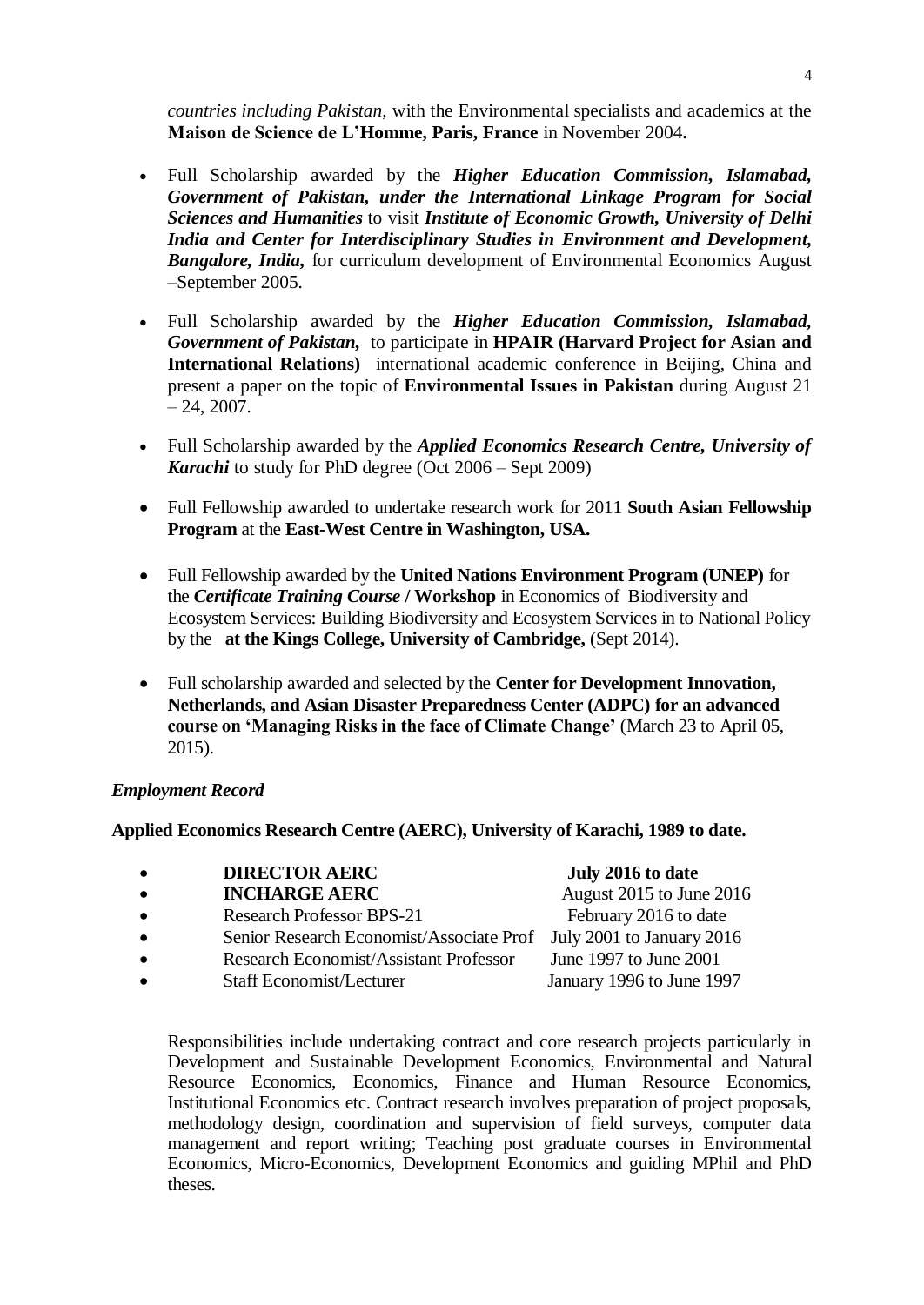- Editor, Pakistan Journal of Applied Economics
- Incharge / Head of Phd Program (June 2015-July 2016)
- Member, Graduate Studies Committee.
- Incharge Graduate Studies Program (June 2005 Sept 2006)
- Member Academic Committee
- Member Board of Governors, Applied Economics Research Centre.
- Incharge / Co-ordinator of Development Planning of AERC and Conference / Seminar Secretariate.
- Member Editorial Board, Journal of Social Sciences, University of Karachi

## *Teaching Assignments at the AERC, University of Karachi*

Teaching following courses in the MPhil & PhD Program

## *i) Environmental and Natural Resource Economics*: *an optional course*

The contents include presentation of the role and justification of economic approaches for environmental problem-solving, essential features of the logic and operation of the market mechanism, the nature and treatment of environmental effects in economic reasoning and decision-making, and the application of environmental policy instruments based on economic analysis. The modules review the suite of contemporary environmental management approaches (e.g. ecological modernization, ecological economics, and industrial ecology) with substantial (physical) economy dimensions.

## *ii) Microeconomic Theory I & II: compulsory course in Qrt I and Qrt II*

The major topics covered in this course are Nature of Modern Economics, Language and Methods of Mathematics, Individual Decision Making, Consumer Theory – Demand Analysis and Consumer's Choice, Production Theory – Market and Cost Analysis, General Equilibrium Theory and Social Welfare, Market Failure, Asymmetric Information, Externalities and Public Goods.

## *iii) Development Economics: compulsory course*

The course is designed to better understand the lives of the world's poor. What are their lives like? Why do they remain poor? Specifically, what price distortions and market failures hinder their quest to improve their wellbeing? Is there scope for policy to help the world's poor? We do not get answers to these questions with anecdotes and abstract theory. Rather, we examine detailed survey data of the world's poor, and look at policies that have been attempted and evaluated scientifically. This requires a solid understanding of how to read and interpret statistics.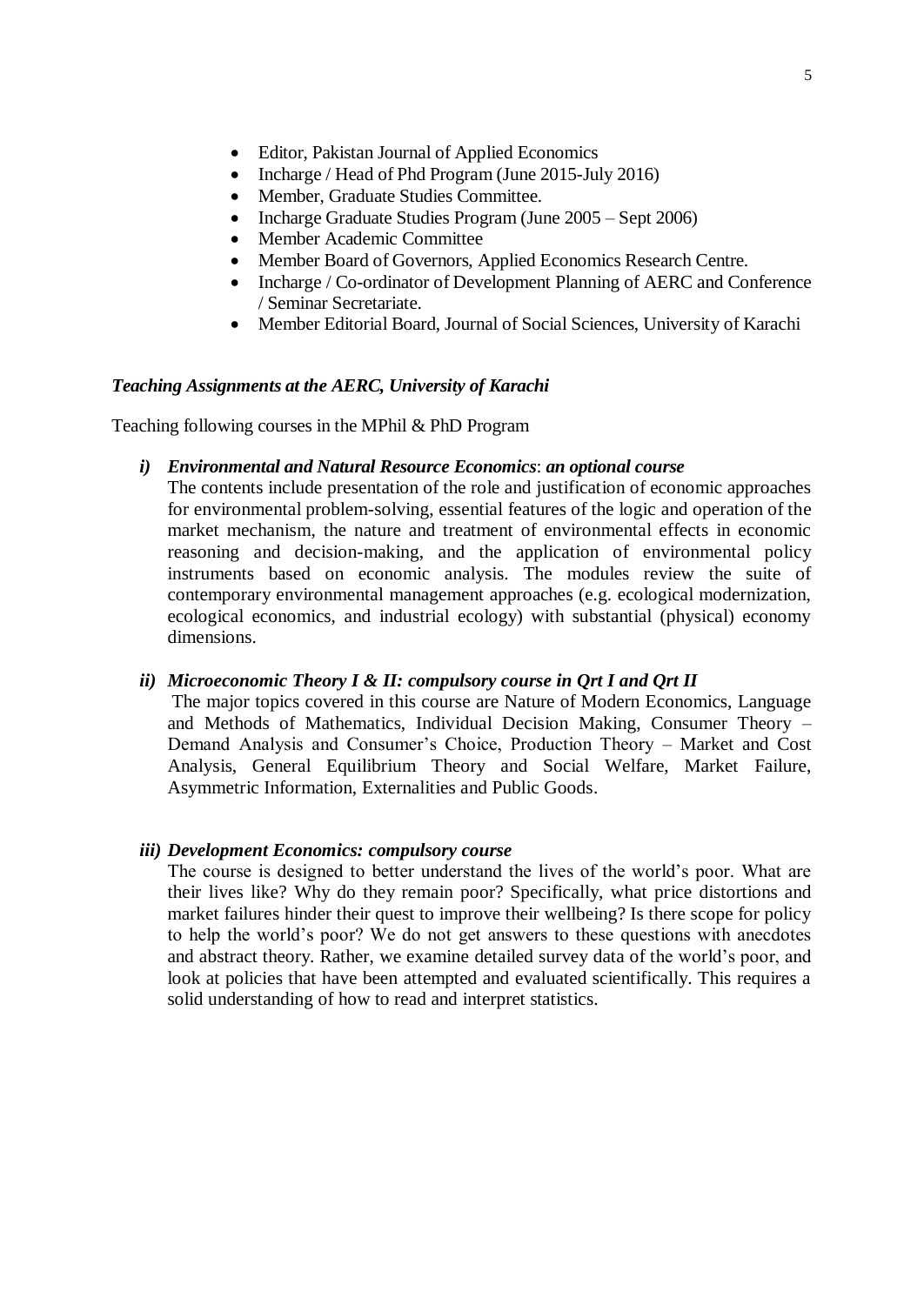## *Theses Guidance (Under BSAR of Karachi University) HEC Approved Supervisor:*

| $\mathbf{i}$        | Thesis Title:<br>The Contribution of tourism development to economic growth in<br>Pakistan'.<br>Student's Name: Mehmood Khan Kakar                                                       |
|---------------------|------------------------------------------------------------------------------------------------------------------------------------------------------------------------------------------|
|                     | Period:<br>2006-2010 (Completed)                                                                                                                                                         |
| $\ddot{\text{ii}})$ | Thesis Title:<br>'Impacts of trade liberalization on environment:<br>A case study of Pakistan'.                                                                                          |
|                     | Student's Name: Usman Azhar (Completed)<br>2004-2007<br>Period:                                                                                                                          |
| $\overline{iii}$    | Thesis Title:<br>'Domestic private investment performance, its determinants and<br>relationship with economic growth $-A$ case study of Pakistan'.                                       |
|                     | Student's Name: Mohammad Najmulislam Siddiqui<br>2010- to date<br>Period:                                                                                                                |
| iv)                 | Thesis Title: 'Impacts of financial liberalization on firms' growth: A case of KSE<br>listed firms in Pakistan'.                                                                         |
|                     | Student's Name: Kashif Imran<br>Period:<br>2010-2012 (Completed)                                                                                                                         |
| V)                  | Thesis Title:<br>Export performance and the role of foreign direct investment: A<br>case study of Pakistan'.                                                                             |
|                     | Student's Name: Iftikhar Hussain<br>Period:<br>$2006$ - to date                                                                                                                          |
| vi)                 | Thesis Title:<br>'Determinants of inflation in an open economy: A case study of<br>Pakistan'.                                                                                            |
|                     | Student's Name: Mohammad Ashraf<br>Period:<br>$2011$ - to date                                                                                                                           |
| vii)                | Thesis Title:<br>'Impact of fiscal decentralization on public expenditures and human<br>development in Pakistan'.                                                                        |
|                     | Student's Name: Rashid Mehmood<br>Period:<br>$2011$ - to date                                                                                                                            |
|                     | viii) Thesis Title: 'Transmission of international shocks on Pakistan economy:<br>A Structural VAR Approach'.                                                                            |
|                     | Student's Name: Muhammad Ayaz<br>$2012$ - to date<br>Period:                                                                                                                             |
| ix)                 | Thesis Title:<br>'Causal relationship between social development and economic<br>growth with implications for millennium development goals<br>(MDGS): An evidence from SAARC countries.' |
|                     | Student's Name: Misbah Umer<br>Period:<br>$2012$ - to date                                                                                                                               |
| ix)                 | 'Pakistan's Informal Economy: Estimating the Size Using<br>Thesis Title:<br>Real Factors Approach'.                                                                                      |
|                     | Sudent's Name:<br>Ayaz Khan<br>Period:<br>Completed                                                                                                                                      |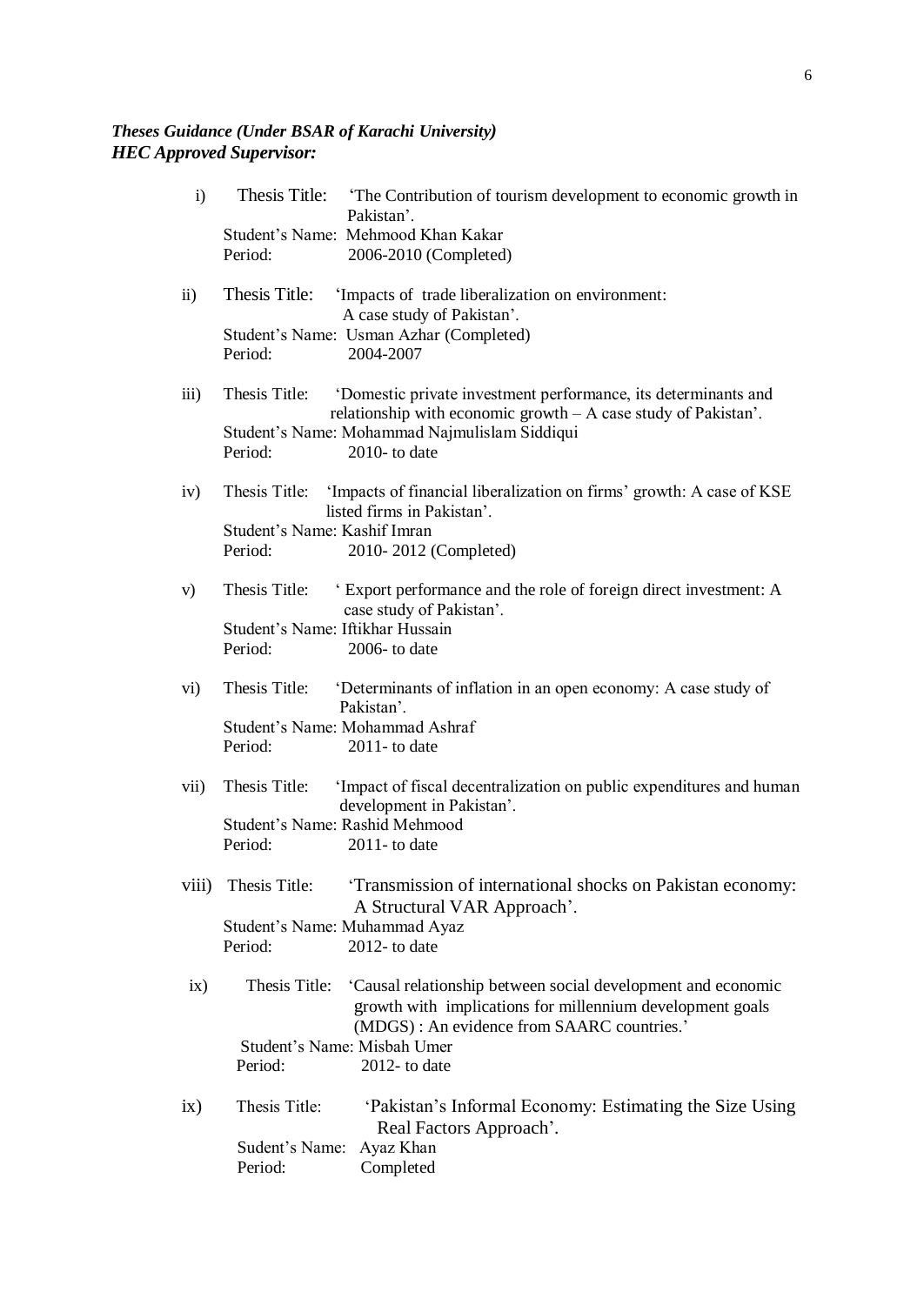|      | xi) Thesis Title:           | Tracking Down the Effects of Climate Change on Economic<br>Situation of Pakistan - An Empirical Analysis'.     |
|------|-----------------------------|----------------------------------------------------------------------------------------------------------------|
|      | Sudent's Name: Farina Idris |                                                                                                                |
|      | Period:                     | 2013- to date                                                                                                  |
| xii) | Thesis Title:               | The Nexus between Energy Efficiency and Sustainable<br>Development in Pakistan: A Three Dimensional Analysis.' |
|      | Student's Name: Sehar Saba  |                                                                                                                |
|      | Period:                     | 2014- to date                                                                                                  |

Phd students enrolled with the Department of Economics, University of Karachi.

- 1. Mehrunnisa (Department of Economics, University of Karachi)
- 2. Usman Azhar (Department of Economics, University of Karachi)
- 3. Hazrat Yousaf (Pakistan Institute of Development Economics)
- 4. Naveed Awan (Department of Economics, University of Karachi)

## *Other Teaching Assignments*

- Business Applications to Biotechnology, at M.Sc. level at the **Department of Biotechnology, University of Karachi.**
- Environmental Economics and Planning, Post Graduate Level at the **Institute of Environmental Studies, University of Karachi**.
- Occasional lecturer at the **National Institute of Public Administration (NIPA)**, Quetta and Karachi.
- Resource Person to the **Municipal Training and Research Institute, Ministry of Environment, local Government and Rural Development, Government of Pakistan.**
- Development Economics and Environmental Economics at B.Sc level at the **Environment Department, University of York, UK**

## *Research Assignments*

## **World Bank/AERC**

The first project, of which I was one of the team members, is the study titled, "**Food Poverty in Pakistan: Poverty Lines, Incidence and Intensity"**. I in the capacity of Project Assistant dealt with the HIES (Household Income and Expenditure Survey) data of three decades. Computerization, data cleaning, analysis and contribution in report writing were my assignments to undertake on this project.

## **World Bank/AERC**

Supervision of surveys in rural and urban areas of Pakistan for the study (project) to determine the **"Role of Women in Housing and Housing Finance"**. My duties as Principal surveyor were to supervise the data collection, ascertain the reliability of the collected data and computerization of the primary data. I also contributed in writing a chapter on decision making role of rural women regarding their finances and expenditure on house construction.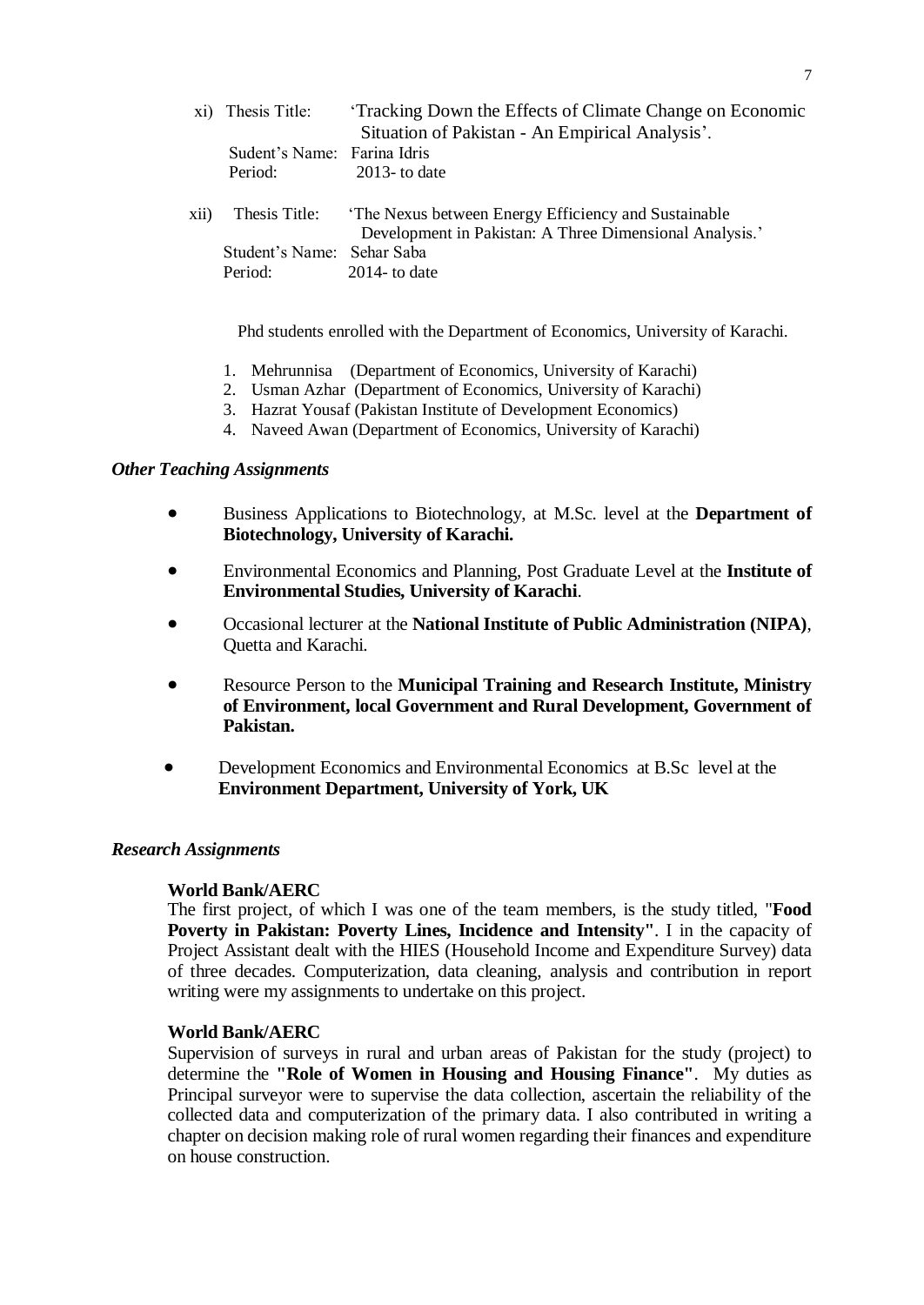#### **World Bank/AERC**

Research Analysis and report writing in the study (project) titled **Metropolitan Resource Generation.** A detailed study was done and report was prepared on the topic of **Pattern of Income and Expenditure in the Urban Areas of Pakistan** over a period of Ten Years. Secondary data from three different sources were utilized for this study, from 1992-93. I in the capacity of research analyst reviewed the literature on the above mentioned topic and prepared the first draft of the project for project advisor's comments.

#### **World Bank/National Housing Authority/AERC**

Research Analysis and report writing in the study (Project) titled **"Saving and Credit of Low Cost-Housing in Urban & Rural Areas of Pakistan"**. This study was undertaken as part of the project entitled, **"Shelter for Low Income Communities in Pakistan"**, 1992-93. The tasks of data analysis, review of literature and partial report writing on comparative analysis of two provinces regarding availability of housing credit was accomplished by me.

#### **UNICEF/Population Study Center, University of Karachi**

Survey supervision and report writing for the study titled, **"Impact of family planning program in some specific slum areas of Karachi"**.

#### **Harvard Institute for International Development/WWF/ AERC**

Research Team Member of a project which was undertaken in collaboration with **Harvard Institute for International Development** and **WWF** entitled **"Structural Adjustment and the Environment"**, **1993-94.**

The duties assigned to me were review of background literature and past economic reforms in Pakistan which effected the environment of the country. I wrote the part of Project Report dealing with the Economic Structure of the country in retrospect.

#### **AERC / World BANK Conference**

I presented a paper on the topic of "**Economic Development and Environment in Pakistan: Future Prospects in Past Perspective**" in a Conference held under the auspices of AERC, University of Karachi from March 03, 1998 to March 04, 1998. The major theme of the Conference was State of the Pakistan's Economy. Discussant of the paper on the topic of "**Women's Issues in Pakistan**".

#### **Asian Development Bank / Karachi Water and Sewerage Board (KWSB) /AERC**

Co-Project Leader on the Study, **"Benefit Monitoring and Evaluation of Greater Karachi Sewerage and Sewage Disposal Scheme"**, I undertook a detailed analysis of the level of pollution at Karachi Harbor to ascertain the efficiency of Maripur Sewage Treatment Plant, a KWSB project.

#### **UNFPA/AERC**

Co-Project Leader on the study, **"Family Welfare Through NGOs-Final Project Evaluation"**. Administration of Data Collection Instruments and related information gathering through interviews from National NGOs actively involved in Family Planning Programmes in Pakistan. Situation analysis and recommendations for future course of action.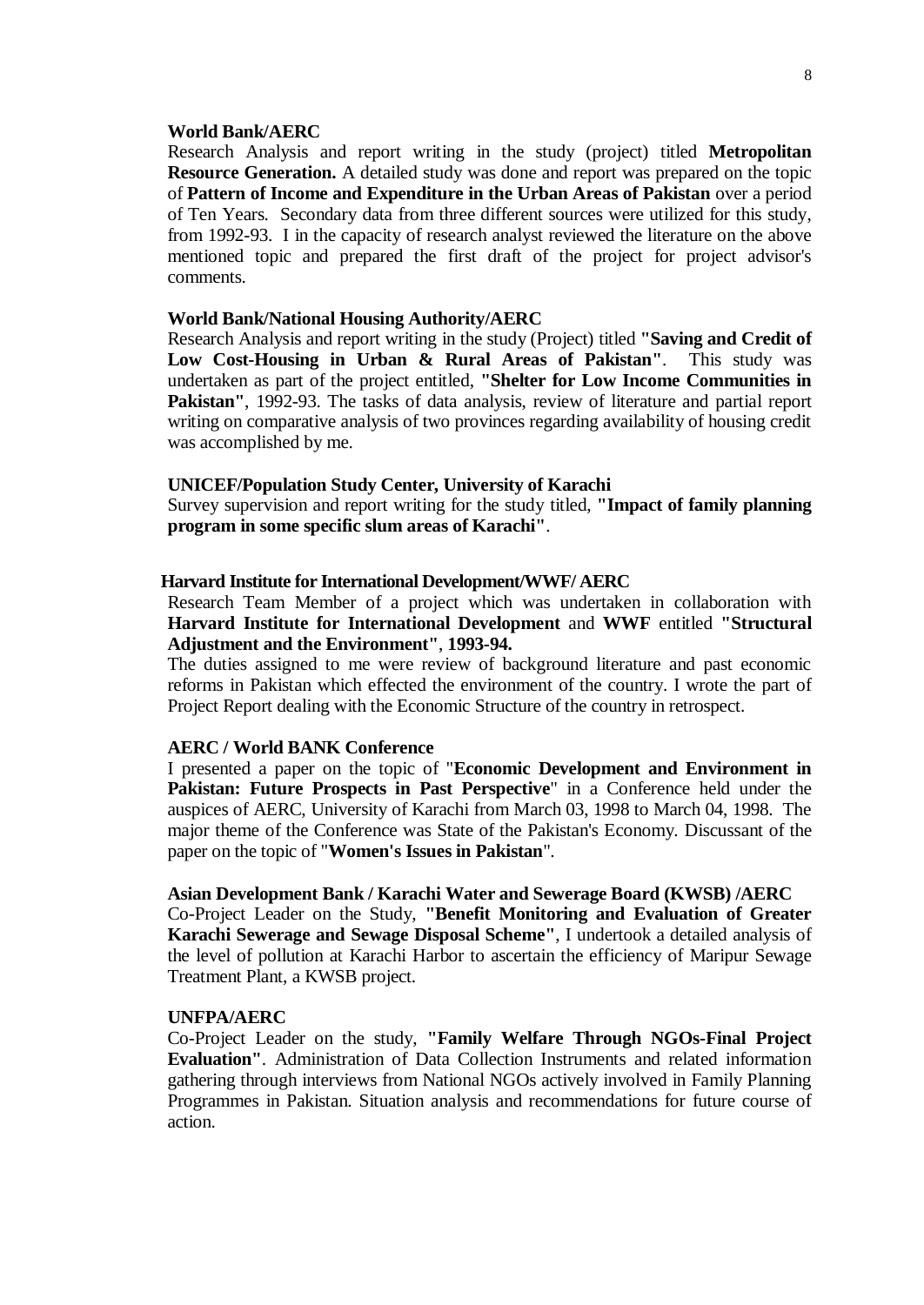#### **Asian Development Bank / AERC**

Co-Project Leader on the study, **"Intergovernmental Fiscal Transfers for Equitable In-Country Growth"**. This study analyzes and explains the need to formulate a more realistic intergovernmental fiscal transfer system to achieve a more equitable and sustainable socio-economic growth.

## **Ministry of Finance, Government of Pakistan / INGAD**

Co-Project Leader On The Study Of **"Mainstreaming Gender in the PRSP (Poverty Reduction Strategy Paper) for Pakistan".** I did the analysis of sectoral policies from Gender perspective in detail and recommended gender sensitive reforms to be integrated in PRSP.

#### *Other Experience and Activities*

- Participated in a training workshop on '**Fiscal Federalism & Fiscal Decentralization in Pakistan** `at the Pakistan Institute of Development Economics, Islamabad, in October 2011.
- Chaired a session in National Workshop titled **'Moving Towards Cleaner Fuels and Vehicles in Pakistan'** held under the auspices of World Conservation Union (IUCN) in July 2010.
- Participated in a week long academic Certificate Course on **`Gender Budgeting'** at the Social Policy and Development Center under the auspices of CIDA and UNDP, in October 2003.
- Participated in the Training Workshop / Seminar on `**Role of Women in the Management of Higher Educational Institutions'** under the auspices of Fatimah Jinnah University and Association of Common Wealth Universities in November / December 2003.
- Participated in the Training of the Trainers Certificate Workshop on **"Gender Equality and Good Governance"** at the Administrative Staff College, Lahore, in collaboration with UNDP.
- Resource Person and Trainer of a week long training course on various vital issues of **Economic Development** at the **National Institute of Public Administration (NIPA), QUETTA** from September 7, 1998 till September 9, 1998. The participants comprised of civil servants and government officers of various government ministries and departments in BPS-19 and above.
- Consultant and Resource Person to **Municipal Training and Research Institute (MTRI), Ministry of Environment, Local Government and Rural Development**. I conducted a weeklong Training course and Seminar on the topic of **"Role of Local Government in Environmental Protection for Sustainable Development",** from 31st March to 5th April 1997 at MTRI. The lecture presentations on the topics of **"Urbanization Trends and their Environmental Impacts in South Asian Countries",** and **"Empowerment of Local Government in South Asian Countries",** were made in this training course. The participants included Administrative Officers, Chief Officers,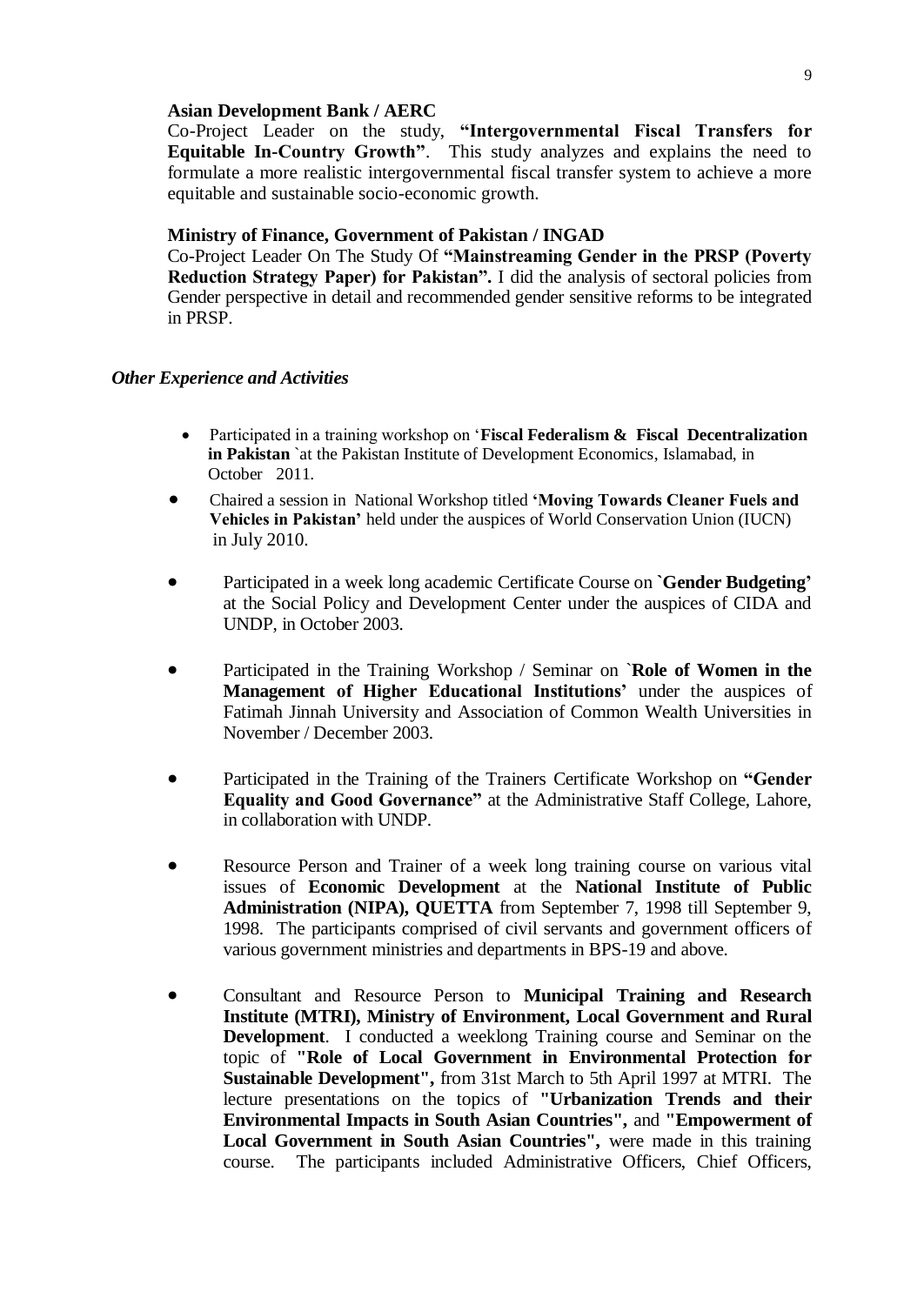Assistant Directors, Deputy Directors and Municipal Executives of the Local Government/Bodies across the board.

- Member of **SID (Society for International Development)** International Secretariat, Rome, Italy. I have the privilege of being appointed as Youth Coordinator by SID (Karachi Chapter) to oversee and encourage youth programming for the chapter. My selection as member International Youth Advisory Board is an honor for me. I hold the post of Joint Secretary of **SID Karachi** chapter after being elected through ballot.
- Associated (voluntary) with **BUSTI (Basic Urban Services for Katchi Abadies)** a Karachi based NGO working at the grass roots level for community development in squatter settlement and remote villages around Karachi, since March 1991 as research advisor.
- Member committee, constituted to prepare a comprehensive report on the proceedings of a **"National Workshop on Community Based Urban Management"**, held under the auspices of the "Ministry of Environment, Local Government and Rural Development, Government of Pakistan" at the Municipal Training and Research Institute (MTRI), Karachi from 27 May - 30 May 1991. Our committee, after examining alternative strategies came up with recommendations to effectively involve the community in provision of basic services, better coordination between different agencies and innovativeapproaches for improving the quality of life.

This comprehensive report was submitted to the Government of Pakistan.

- Attended long special course of **Training for Trainer of Child Registration at Birth** held in Islamabad in February 1997, Organized by the **Ministry of Environment, Local Government and Rural Development, Islamabad,** in collaboration with **National Commission for Child Welfare and Development and UNICEF, Islamabad.**
- The workshop on the theme of "Do it yourself" was organized by **BUSTI**. I as leader of organizing committee had an opportunity of coming in contact with the people of the community at the grass roots level. The idea of the workshop stemmed from the need of specific initiatives to better managed surroundings, protect environment and control pollution, making life easier for the down-trodden, especially women. It was a unique experience of public speaking to communicate knowledge and experience of the successful adoption of indigenous technologies to the people of squatter settlements and community as a whole.

## *Consultancies*

- i) World Conservation Union (IUCN)
- ii) Asian Development Bank
- iii) UNEP
- iv) UNICEF
- v) World Bank
- vi) Environment Protection Agency
- *vii)* Arshad Zaman Associates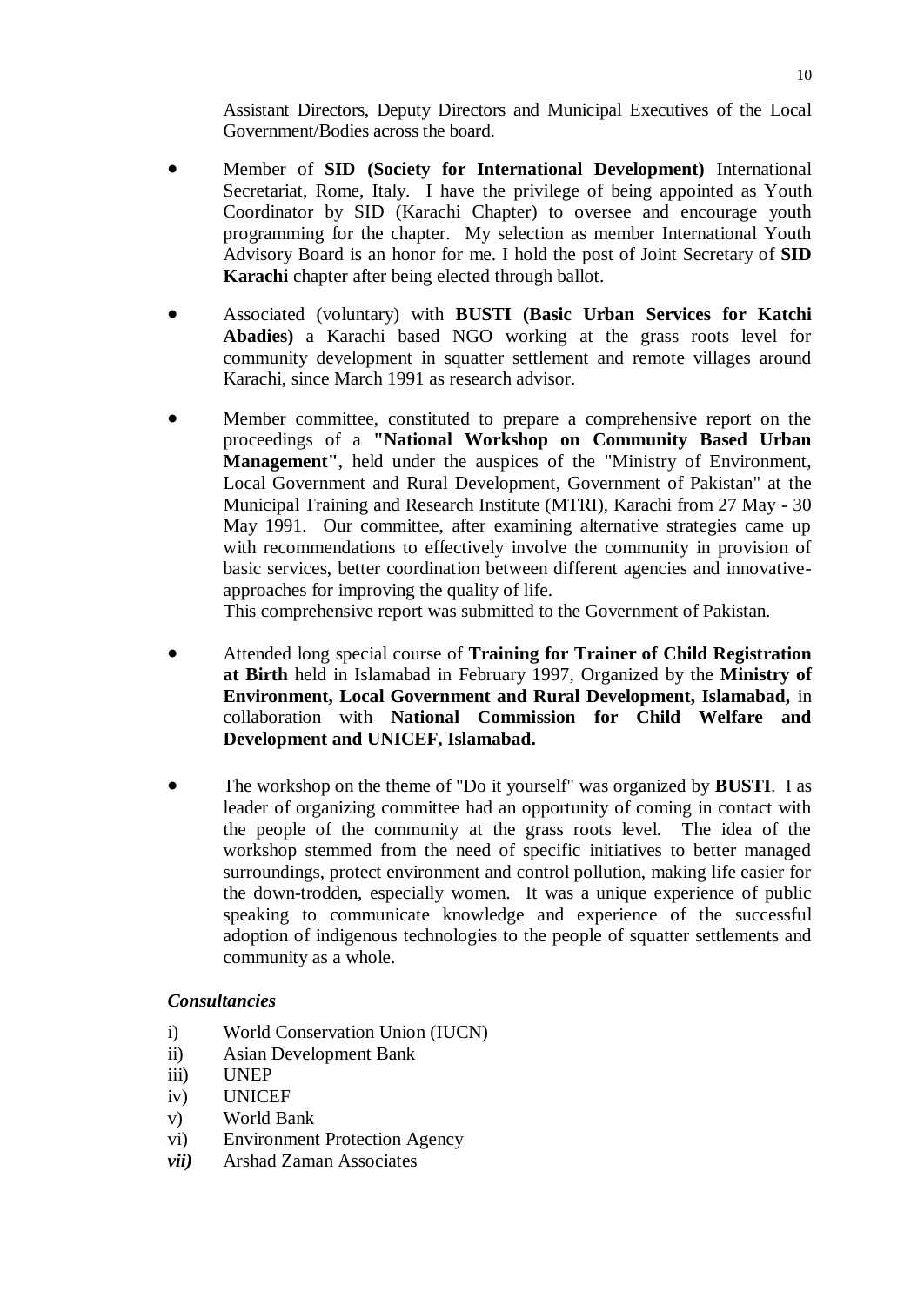# *Memberships*

- Member and Treasurer of **Rotary Club of Karachi Cosmopolitan** in June 1998. Elected Joint Secretary for the year 2000-2001.
- Member of **American Association of University Women (International)** since 2006.
- Member of **SANDEE (South Asian Network of Development and Environmental Economics)** since 1999.
- Life Member of **ISEE (International Society for Ecological Economics), USA,** and **INSEE** (**Indian Society for Ecological Economics), Delhi, India.**
- Member of **PSDE (Pakistan Society of Development Economists),** Islamabad.
- Member **Pakistan Institute of International Cultures, Karachi.**
- Member **Sustainable Development Policy Institute, Islamabad.**
- Member **Commonwealth Alumni, UK**
- Member **Environment Leadership Program Alumni, University of California, Berkeley, USA.**
- Member **International Society for Development and Sustainability (ISDS) (Japan).**

## *Computer Work*

I am trained in sophisticated Computer Packages like Word, LIMDEP, R, STATA TSP, EXCEL, SPSS, EVIEWS, R, QUATTRO, MICROSOFT OFFICE, MICROFIT, SHAZAM, LOTUS, Xywrite, etc.

## *Key-Experience in Environment and Publications*

- I gained valuable experience by meeting and discussing my research topic titled *Environmental Policy Instruments Designing for Efficient Management of Environmental and Natural Resources for developing countries including Pakistan,*  with the Environmental specialists and academics at the Maison de Science de L'Homme, Paris, France in November 2004.
- Core research study titled "Economic Valuation of Biodiversity and Poverty Environment Nexus" facilitated by the Higher Education Commission (HEC) of Pakistan and IUCN Pakistan.
- Pre-feasibility study of the "Integrated Coastal Zone Management" (Coastal Areas of Pakistan) as consultant to IUCN and Asian Development Bank.
- A study on the topic of "Economic Analysis of the Wetlands Ecosystems and Resources in the Indus delta (Cost Benefit Analysis to determine Net Benefits of Resources) in Pre and Post Tarbela Dam Scenario", has been recently completed by me as consultant Environmental Economist for IUCN Pakistan as part of the Major study on the" Guidelines for Artificial Flood Releases from Reservoirs To Maintain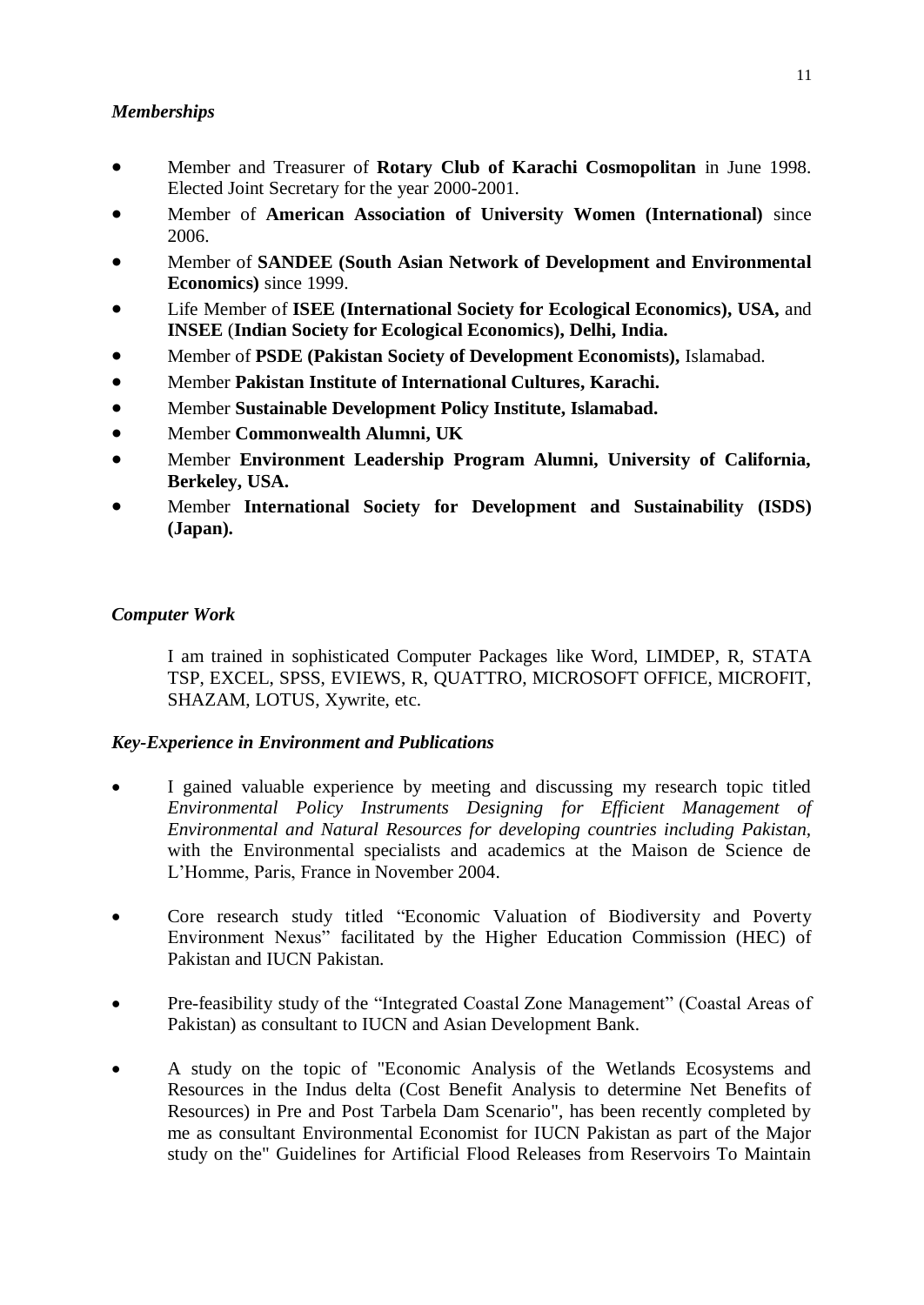Downstream Wetland Ecosystems and Dependent Livelihoods" by Institute of Hydrology, UK 2000.

- Environmental Economist on the study "The Contribution of the Private Sector and Non Government Organizations towards the Implementation of the Pakistan National Conservation Strategy (PNCS) " as part of comprehensive Mid Term Review of PNCS undertaken by the Ministry of Environment and Rural Development, Government of Pakistan. A detailed Report based on Focus Group Discussions has been submitted to the Ministry and IUCN Pakistan.
- A research study, "Economic Valuation of Mangroves Ecosystem along Coastal Areas of Karachi"; was published by IUCN.1999.
- Co-Project Leader of the study titled, "Benefit Monitoring and Evaluation of Greater Karachi Sewerage and Sewage Disposal Scheme", for Asian Development Bank and KWSB. A detailed analysis of the level of pollution at Karachi Harbor to ascertain the efficiency of Maripur Sewerage Treatment Plant was assigned to me as part of the project.
- I initiated a research analysis of the current situation of Natural Resource Management in Pakistan and presented a comprehensive paper on this topic in an international seminar.
- I have worked as Research Analyst on the topic of "Structural Adjustment and the Environment", a project in collaboration with Harvard Institute for International Development, USA and WWF.
- Member of WorldWIDE Forum (Women in Development and Environment), Washington D.C, U.S.A., has worked on the issues of Women in Development and Environment.
- I have presented research papers on different issues of Environment and Sustainable Development on different International forums and conferences in South Asia and Latin America.
- Consultant Contributor and member Council of Advisors to "Environmental News", a Journal which publishes articles on issues in Environment.

## *Visits Abroad – Conferences and Workshops*

- South Asian Countries like **Bangladesh** and **Sri Lanka** to attend the SID Regional Conference and presented papers in 1991 and 1993 respectively.
- **Nepal**, to attend the research meeting and training workshop of SANDEE (South Asian Network for Development and Environmental Economics) 1992
- Latin American Countries like **Mexico** for World Conference of SID.1994
- I visited various places for training programmes and conferences in Britain while studying for M.Phil e.g. **Scotland** and **Manchester**.1995
- **Hong Kong** and **Bangkok**, **Thailand** for study tour and sight seeing.1995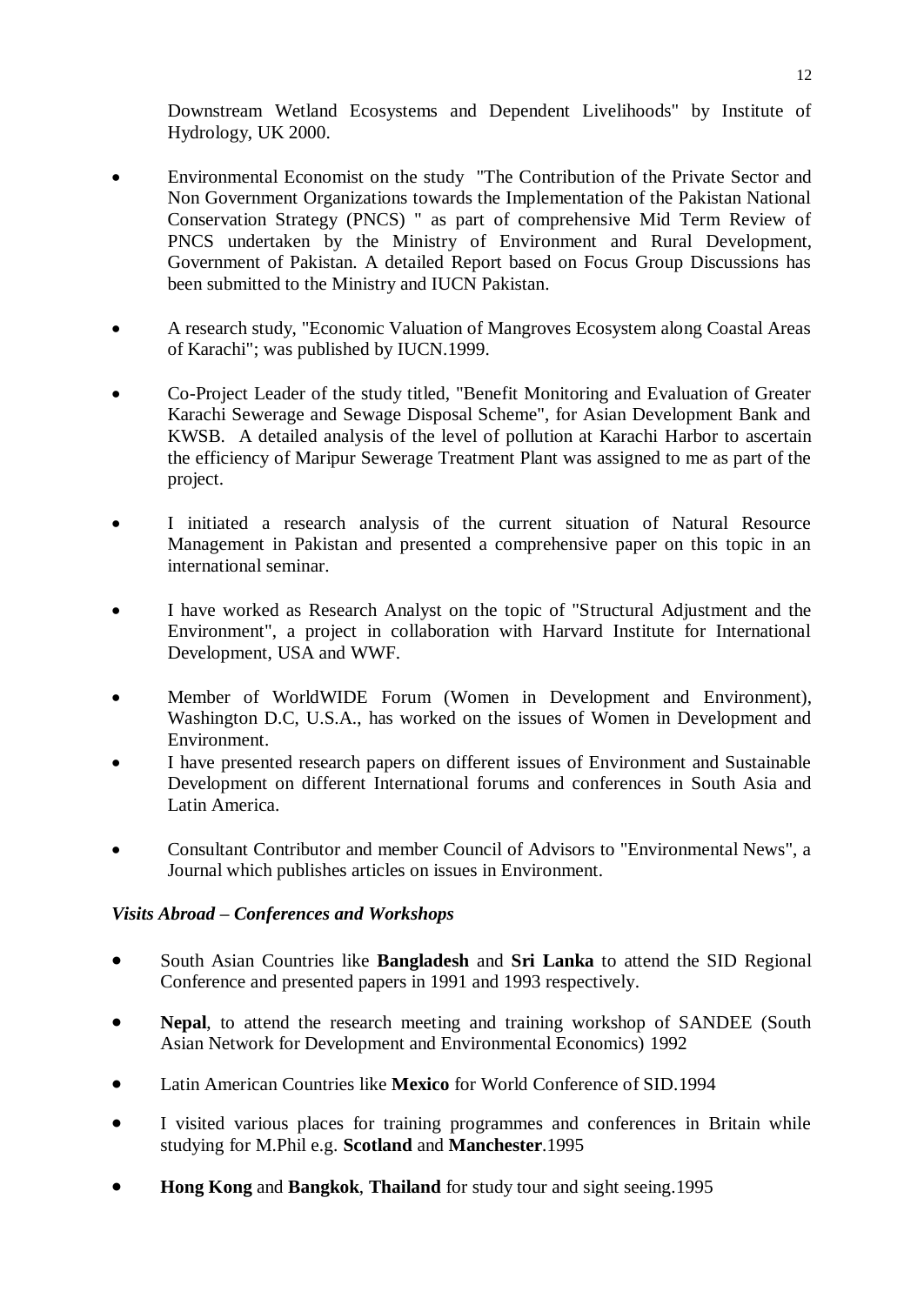- **Sweden** to study Certificate Course in Environmental Policy Instruments and Designing.2001
- **Berkeley, California, U.S.A.** to study Certificate Course in Environmental and Resource Management.2002
- **Perth, Australia** to present a paper on the topic of **`Issues in Higher Education and Learning in Pakistan'** in an academic conference at the University of Curtin, Perth. 2002
- **Osaka, Kusatsu (Shiga Prefecture) & Tokyo, Japan** to participate in a eight weeks long Training course in Environmental Education focused on Fresh Water Resources.2004
- **Paris, France** to work on my research titled *Environmental Policy Instruments and Designing for Efficient Environmental and Natural Resource Management in developing countries including Pakistan at Maison de Science de L'Homme in Paris.2005*
- **New Delhi, Bangalore, India** for Curriculum Development of Environmental Economics course at the Institute of Economic Growth, University of Delhi and Center for Interdisciplinary Studies in Environment and Development, Bangalore.2005
- **Beijing, China,** to participate and present a paper on the topic of *Current Environmental Issues in Pakistan,* in an international academic conference under the auspices **of HPAIR (Harvard Project for Asian and International Relations)** 2007**.**
- **Kuala Lumpur, Malaysia,** to participate and present a paper on the topic of *Tourism and Economic Growth Potential* in an international academic conference under the auspices **of HPAIR (Harvard Project for Asian and International Relations)** 2008.
- **Boston, Harvard University, USA,** to participate and present a paper on the topic of *Impact of Environmental Policies on Pollution in Pakistan*, in an international academic conference under the auspices **of HPAIR (Harvard Project for Asian and International Relations)** 2009.
- **Istanbul, Turkey**, to participate and present a paper titled, *Do Informal Methods to Control Pollution Work? A Case of Industrial Pollution in Pakistan, at the* Istanbul International Conference on Business and Economics during 03-04 August 2012, **organized by the SOCIAL SCIENCES RESEARCH SOCIETY** of Turkey.
- **Bangkok, Thailand,** to participate and make presentation in the advanced international course on **'Managing risk in the face of Climate Change'**, 23 March-3April 2015,
- **Bosnia Herzegovina,** to participate and present a paper on the topic of *'Climate Change and Marginalized Communities'* in an international conference organized by the University of East Sarajevo, Faculty of Agriculture and University of Belgrade, Faculty of Agriculture from 15-18 October, 2015.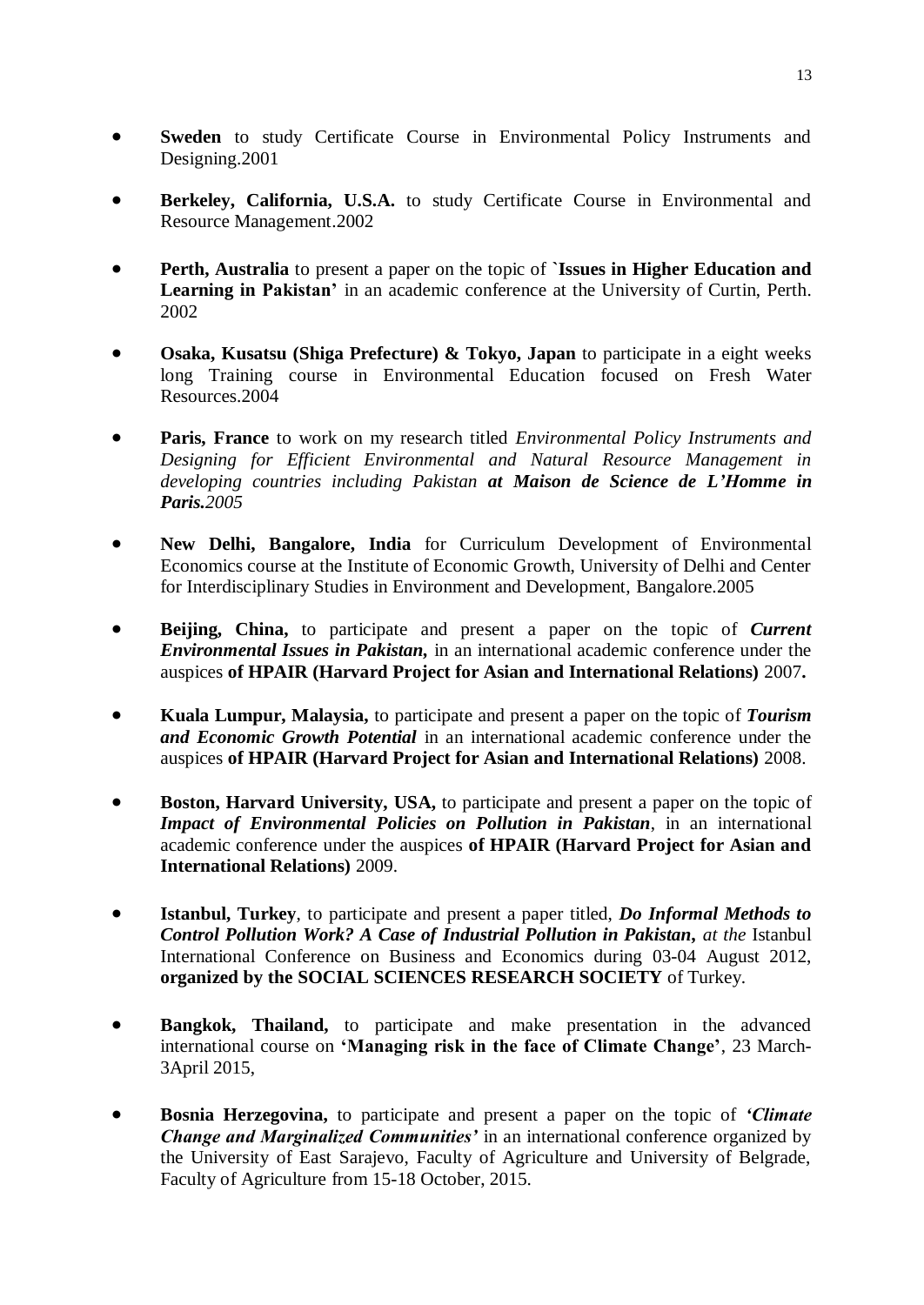**Valencia, Spain** to participate and present a paper on the topic of *'Issues of tourism as contributor to economy in a conflict zone'***,** in an international conference organized by the Wessex Institute of Technology, Southampton, UK.

## *Research Papers and Publications*

## **Publications in Refereed Journals**

- Research Paper on the topic 'The role of economic stability and level of education in strengthening democratic norms', was presented in a conference titled' Competing approaches to Democratization? Developing world and European Union in comparison' at Area Study Centre, Karachi University on September 24-25, 2013.
- Climate change and relationship between meteorological parameters: A case study of Jacobabad, Sindh' published in the Asian Journal of Agriculture and Rural Development Vol 3(8), 2013).
- 'The climate change dynamics and its impact on the wheat productivity in Pakistan: A VAR Approach' published in Asian Journal of Agriculture and Rural Development, Volume 3(8):pp.584-596, 2013.
- `Measuring the cost of environment-friendly textile processing in Pakistan: A distance function approach', published in Bangladesh Development Studies, Vol 35, No.4, December 2012.
- 'Do informal methods to control pollution work? A case of industrial pollution in Pakistan', published in International Journal of Economics and Finance Studies. Vol 4, No.2, 2012.
- 'Contribution of financial development in poverty reduction through industrial growth', (co-authored) published in International Journal of Asian Social Science, Volume 2, Number 5, 2012.
- 'Analysis of Consumption and Demand Elasticities for Food Products in Balochistan', published in International Journal of Asian Social Science, Vol 2, Issue 7, 2012
- 'The contribution of tourism development to economic growth in Pakistan', published in Pakistan Journal of Applied Economics, Vol 21, No 1&2, Summer and Winter, 2011.
- 'Household Milk Demand Function of Karachi City: An Econometric View, (coauthored) published in Pakistan Journal of Applied Social Sciences, Vol 1, Issue 1, July 2011.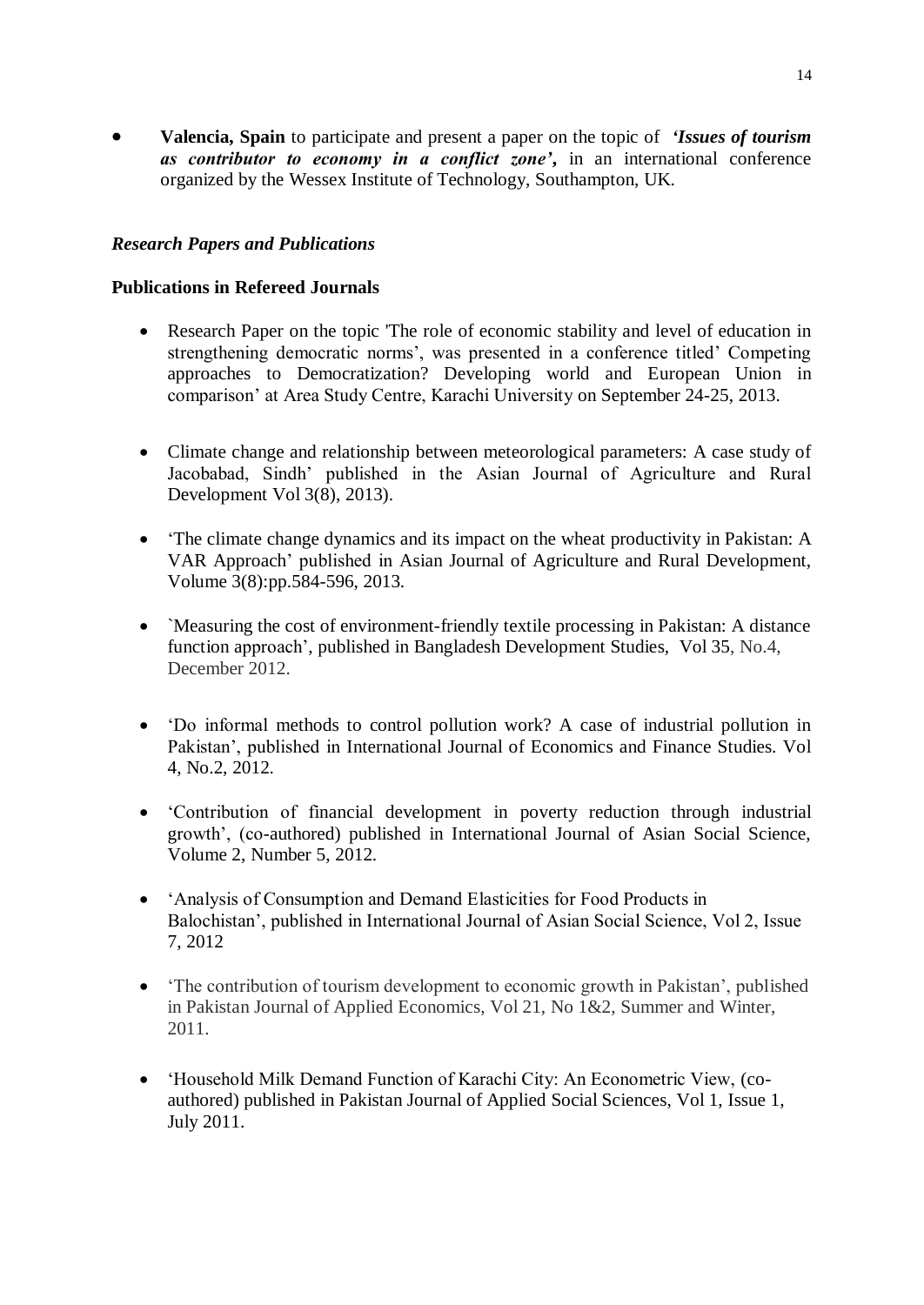- **"**Relative Efficiency of DMUs Producing both Desirable and Undesirable Outputs: A Case of Textile Processing Units in Pakistan", published in the Pakistan Development Review, Vol 50, No 4, 2011.
- **"**Agricultural Use of Untreated Urban Wastewater in Pakistan", published in Asian Journal of Agriculture and Rural Development, Volume 1(1), 2011.
- "Environmental Effects of Trade Liberalization: A Case Study of Pakistan", published in the Pakistan Development Review, Volume 46, 2007.
- "Role of Tourism in Economic Growth: Empirical Evidence from Pakistan Economy", published in the Pakistan Development Review, Volume 46, 2007
- "Is Trade Good for Environment? A Unit Root Co-integration Analysis", published in the Pakistan Development Review, Vol 45, 2006.
- "Economic Valuation Methods of Environment: Application to Mangrove Ecosystem (Products) Along Karachi Coastal Areas." Published in Pakistan Economic and Social Review, 2001.
- "The Environment and Economy of Pakistan –Future Prospects in Past Perspective" Published in Pakistan Journal of Applied Economics (PJAE), AERC, University of Karachi, Vol 14 (1&2) 2001.
- A research paper on the topic of "Economic Valuation of Mangroves Ecosystem along the Coastal Areas of Karachi" has been published by IUCN in the book "The Economic Value of the Environment. Cases from South Asia." 1999.
- "Regional Disparities in Development: A Cause and Effect Relationship", was published in "The Asian Economic Review", December 1993.
- 'The role of economic stability and level of education in strengthening democratic norms ', Forthcoming in Journal of European Studies.
- **Research Note:** Fiscal spending and the environment: A case of decentralization in Pakistan. Pakistan Journal of Applied Economics. Vol XXII, 2012.
- **Research Note:** Drinking water quality challenges of Pakistan. Pakistan Journal of Applied Economics. Vol XXII No.1, 2013.
- A number of Book Reviews in PJAE and other journals.

## **Publications in non-refereed Journals and Magazines**

- An article "Different Approaches to the Evaluation of Black Economy" was published in monthly Economic Review, January 1994.
- A presentation on the topic of "Human Security and Development Regional Perspective on the Role of Youth" was given while participating in the SID 21<sup>st</sup> World Conference and youth pre-conference round table held in Mexico city from 5-9 April 1994.